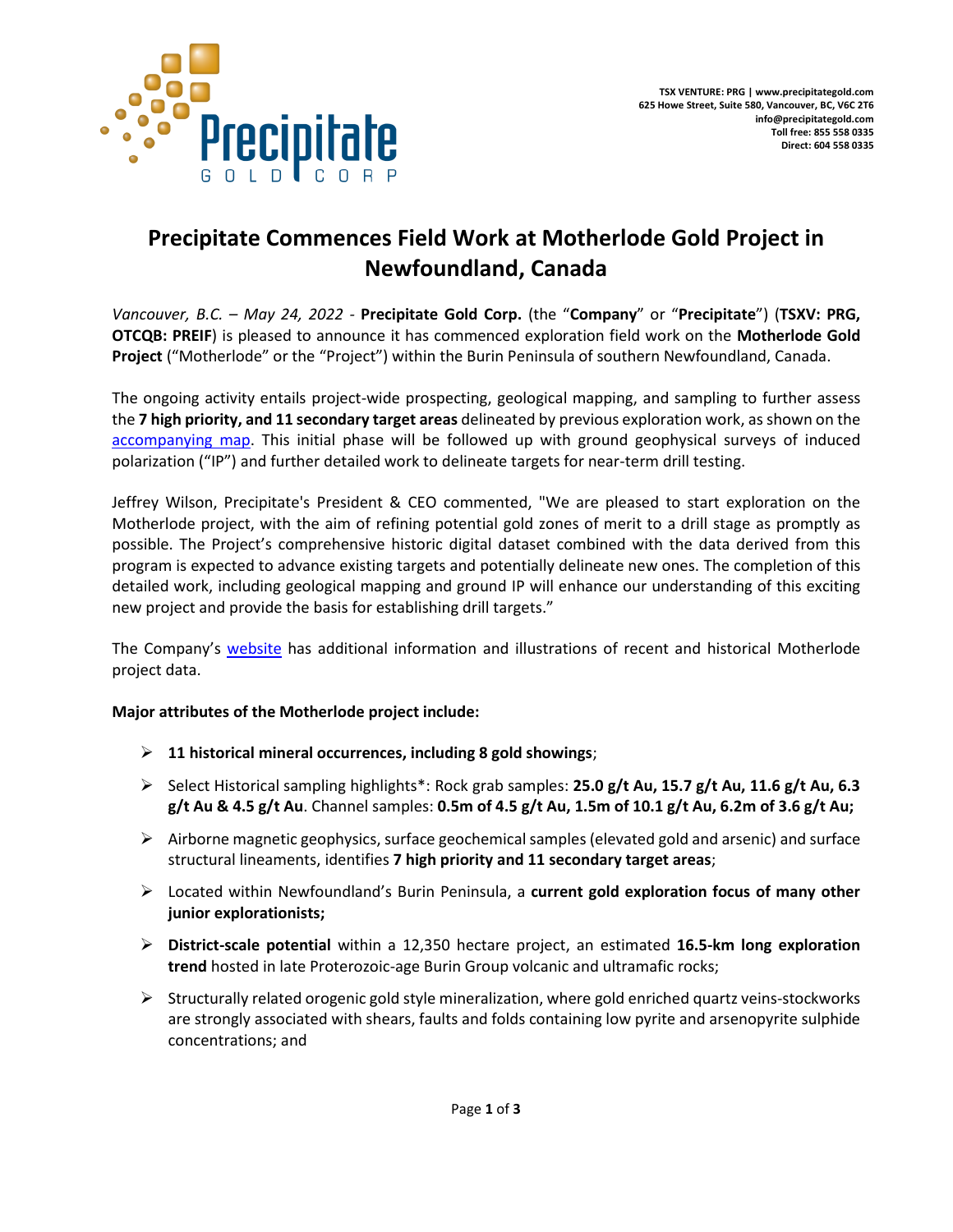➢ **Excellent year-round road access**, with highway access, a high-power electrical line bisecting the project, and nearby Atlantic Ocean ports.

*For reference: g/t = grams per tonne, Au = gold, m = metres*

- **Motherlode Project Targets + Magnetics Compilation** Precipitate **Epworth Copper** Gabbro unit rocks up to 49 **Kelloway Ridge** et events rocks up to 1.8 g/t Au **Whale Cove**<br>Shear 10m x 350m py-apy-ser<br>Highlight rock grabs 6.34, 3.4 g/t Au **High Priority Target Area** Secondary **Target Area** Magnetic Linear Magnetic Linear Corbin, Corbin Brook, Eureka, Briny Stone  $\bigcirc$ Intersection Corporation is a charge of the state of the state of the 10 and 30m wide shears.<br>10 and 30m wide shears. Surface Samples vated As, Ag, Sb, Zn rench-Channel: 0.5m @ 4.54 g/t Au,<br>1.0m @ 2.74 g/t Au, 1.0m @1.56 g/t Au  $\overline{a}$ Soil O Till Rock  $\triangle$  $Take$ Motherlode Au, Ag, As. ser-carb-qtz-chl 2004-2007 2004–2007<br>Highlights: rock grabs 25.0, 15.7, 11.6 g/t Au,<br>rock chip 1.5m @ 10.1 g/t Au,<br>trench 6.2m @ 3.6 g/t Au (incl. 0.9m @ 7.7 g/t Au) 19 Trenches + 8 DDH (902m) DDH Gold Highlights: 1.1m @ 2.0 g/t, 1.5m @ 2.9 g/t<br>0.7m @ 3.18 g/t SS<sub>2</sub> November 202
- \* High grade rock grab samples are selective by nature and are unlikely to represent average grades on the property

*[Figure 1: Motherlode Project Map of High Priority and Secondary Target Zones](https://precipitategold.com/assets/img/2021-11-Motherlode-Mag-Target-Compilation-1-r.jpg)*

The Project target areas are characterized by combinations of important coinciding characteristics for distinguishing structurally related orogenic gold style mineralization. Favourable characteristics include (i) magnetic linears and their crosscutting intersections that denote potential quartz-silica-gold mineralization structural hosts (contacts, faults, shears and folds), (ii) surface sample geochemistry with elevated concentrations of gold and arsenic (and various other pathfinder elements), and, (iii) preferred host rock types, particularly volcanic or gabbro lithologies. Interestingly, a number of the high and secondary priority areas have little to no reported historical surface sampling and **none of the target zones have seen a modern ground geophysical survey**.

This news release has been reviewed by Michael Moore, Vice President, Exploration of Precipitate Gold Corporation, the Qualified Person for the technical information in this news release under NI 43-101 standards.

#### **About Precipitate Gold:**